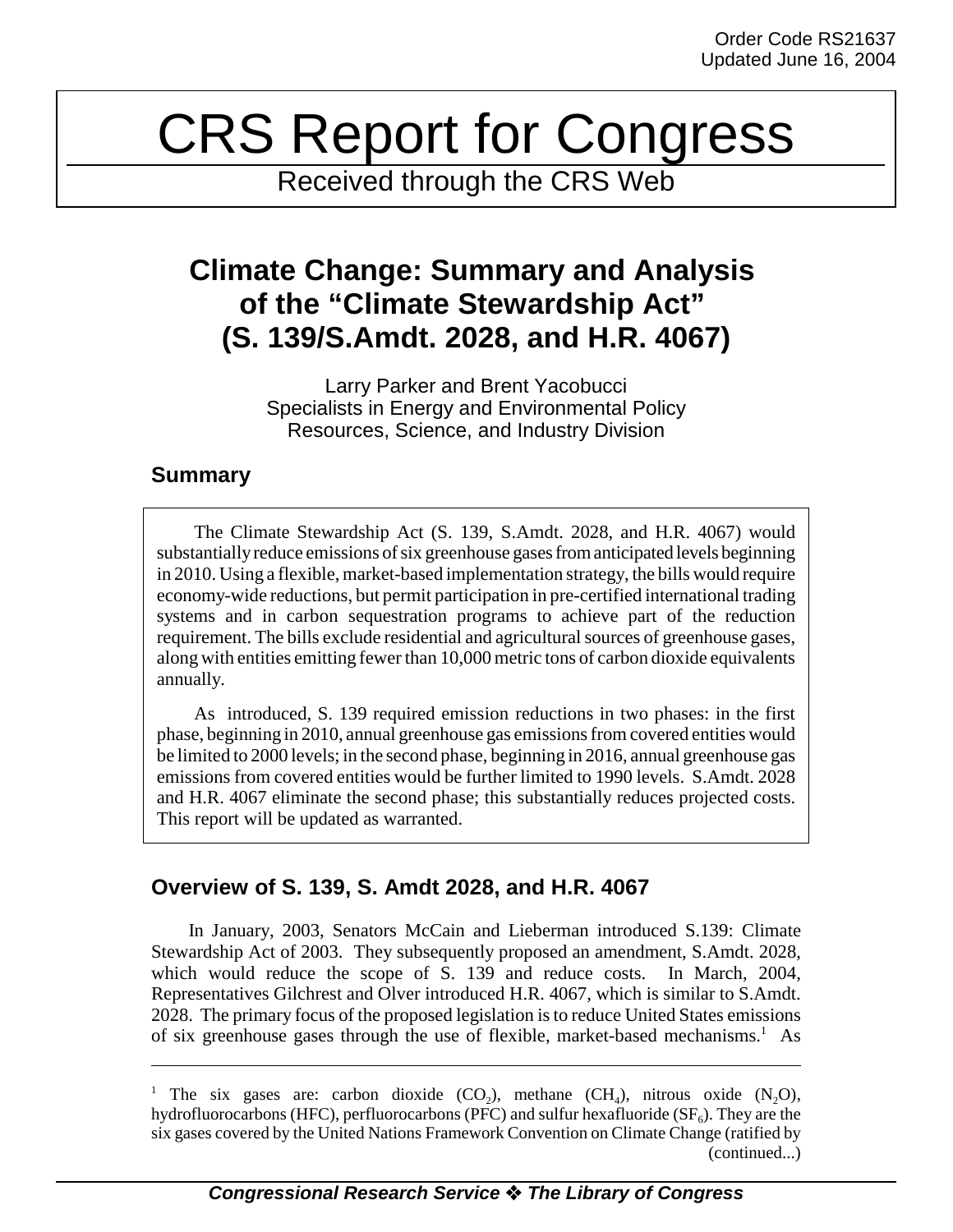summarized in **Table 1**, the bills would require mandatory and economy-wide emission reductions. The focus is on domestic reductions; however, the bills do permit participation in pre-certified international trading systems and allow use of carbon sequestration to achieve part of the reduction requirement.

| <b>Issue</b>                                             | <b>Provision</b>                                                                                                                                                                                                                                                                                                                                                                                              |
|----------------------------------------------------------|---------------------------------------------------------------------------------------------------------------------------------------------------------------------------------------------------------------------------------------------------------------------------------------------------------------------------------------------------------------------------------------------------------------|
| <b>Emissions Cap</b>                                     | Six greenhouse gas emissions ( $CO_2$ , N <sub>2</sub> O, CH <sub>4</sub> , SF <sub>6</sub> , HFC, PFC) from<br>covered entities are capped at their 2000 levels beginning in 2010. S.<br>139 includes a second phase to cap affected facilities' emissions at<br>their 1990 levels, beginning in 2016. S. Amdt 2028 and H.R. 4067<br>omit phase 2.                                                           |
| <b>Covered Entities</b>                                  | In metric tons of carbon dioxide equivalents: any electric power,<br>industrial, or commercial entity that emits over 10,000 metric tons<br>annually; any refiner or importer of petroleum products for<br>transportation use that when combusted will emit over 10,000 metric<br>tons annually; and, any importer or producer of HFCs, PFCs, or $SF6$<br>that when used will emit over 10,000 metric tons.   |
| General<br>Allocating and<br>Implementing<br>Strategy    | A tradeable allowance system is established: EPA shall determine<br>allocations based on several economic and equity criteria including<br>efficiency and impact on consumers. Allowances are to be allocated<br>upstream to refiners and importers of transportation fuel along with<br>producers of HFCs, PFCs, and $SF_6$ , and downstream to electric<br>generation, industrial, and commercial entities. |
| <b>Other Market</b><br><b>Trading System</b><br>Features | Up to 15% of required reductions may be achieved through pre-<br>certified international emissions trading programs, carbon<br>sequestration, and reductions from non-covered entities. Under S. 139<br>this 15% limitation declines to 10% in 2016.                                                                                                                                                          |
| Early Action<br>Credits                                  | Entities that achieve early emission reductions can use them to cover<br>up to 20% of required reductions through 2015.                                                                                                                                                                                                                                                                                       |
| <b>Banking</b>                                           | Banking of allowances is permitted.                                                                                                                                                                                                                                                                                                                                                                           |
| Revenue<br>Recycling                                     | Revenue recycling to reduce consumer costs and to assist dislocated<br>workers and affected communities, is provided through a Climate<br>Change Credit Corporation; however, the methodology and amount is<br>unspecified.                                                                                                                                                                                   |
| Scope                                                    | The provisions cover the 50 states and the District of Columbia.                                                                                                                                                                                                                                                                                                                                              |
| Penalty for non-<br>compliance                           | The bills establish an excess emission penalty equal to three times the<br>market price for allowances on the last day of the year at issue.                                                                                                                                                                                                                                                                  |
| <b>Other Provisions</b>                                  | Provisions include studies of technology transfer barriers; the impact<br>on the United States of the Kyoto Protocol (except H.R. 4067);<br>research on abrupt climate change; and creation of a national<br>greenhouse gas database, among others.                                                                                                                                                           |

**Table 1. Summary of the Climate Stewardship Act**

 $\frac{1}{1}$  (...continued)

the United States), and by the Kyoto Protocol (not ratified by the United States).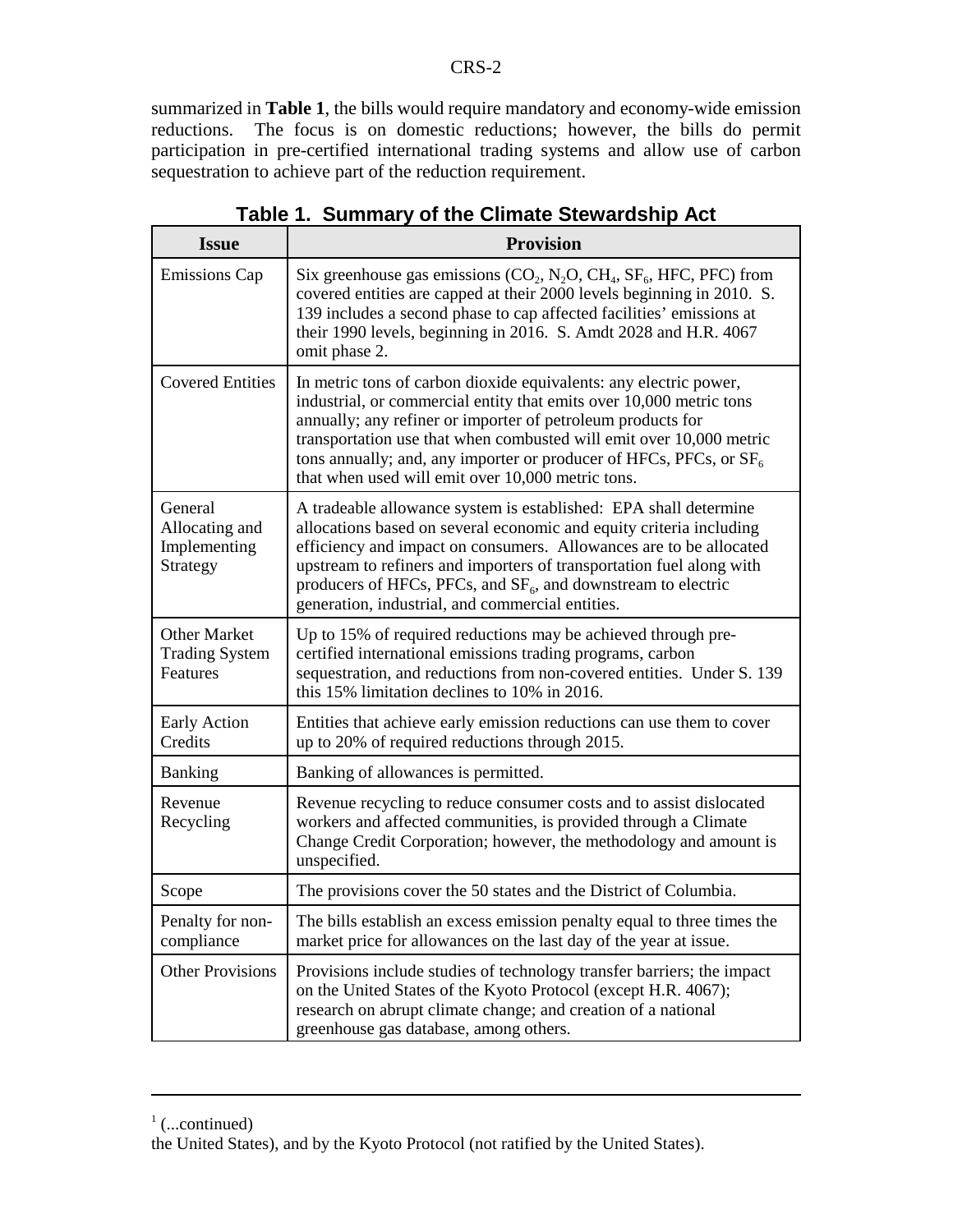As introduced, S. 139 required emission reductions in two phases. In the first phase, beginning in 2010, annual greenhouse gas emissions from covered entities would be limited to 2000 levels (5,696 million metric tons of carbon dioxide equivalent). In the second phase, beginning in 2016, annual greenhouse gas emissions from covered entities would be further limited to 1990 levels (5,123 million metric tons of carbon dioxide equivalent). The bill excludes residential and agricultural sources of greenhouse gases, along with entities responsible for less than 10,000 metric tons of carbon dioxide equivalent annually. Depending on the specifics of the implementing regulations, the bill would cover between 70% and 85% of U.S. greenhouse gas emissions.

On October 30, 2003, the Senate debated an amended version of S. 139. That amendment (S.Amdt. 2028) would have, most notably, eliminated the second phase of S. 139. Further, S.Amdt. 2028 would have eliminated a provision in S. 139 allowing auto makers to generate and sell allocations through improvements in fuel economy, along with changing some of the provisions with respect to research and development, and revenue recycling. Lastly, S.Amdt. 2028 would have provided increased allowance allocations to electric generating units in states that primarily use lignite to produce electricity, and to rural electric cooperatives. The amendment failed on a 43 - 55 vote, and S. 139 was referred back to the Senate Committee on Environment and Public Works. The sponsors of S. 139 have indicated that they intend to move an amended version of the bill later this year.

On March 30, 2004, Representatives Gilchrest and Olver introduced their version of the Climate Stewardship Act. H.R. 4067 is substantially similar to S.Amdt. 2028 except that it does not contain the provision on lignite, or certain provisions on research and development. However, like the Senate amendment, H.R. 4067 would only require emissions reductions to year 2000 levels by 2010, and does not contain the second phase of S. 139. As discussed below, removing the second phase of S. 139 substantially reduces the projected cost of the program.

#### **Emissions Projections**

The flexibility provided in the bills, along with definitions that rely on future regulatory proceedings, make quantifying the bills' effects difficult. The legislation is economy-wide and its market-based implementation strategy very flexible, including early reduction credits, banking, international trading within limits, and carbon sequestration within limits. Although criteria are given for allocating allowances, specific allocations are not provided. Likewise, while revenue-recycling is provided for, most details are left for regulatory action. The definition of covered entities is also a source of uncertainty.

These variables are in addition to the general difficulty in estimating future effects and costs. Phase 1 doesn't begin until 2010. Phase 2 (of S. 139) doesn't begin until 2016. Projecting emission trends, technology development, economic growth, and other factors into the future is an inherently uncertain business. The legislation's economy-wide scope and flexibility add to that uncertainty.

Most attempts to project the emissions effects of the Climate Stewardship Act focus on covered entities only. The exceptions are the studies conducted by the Energy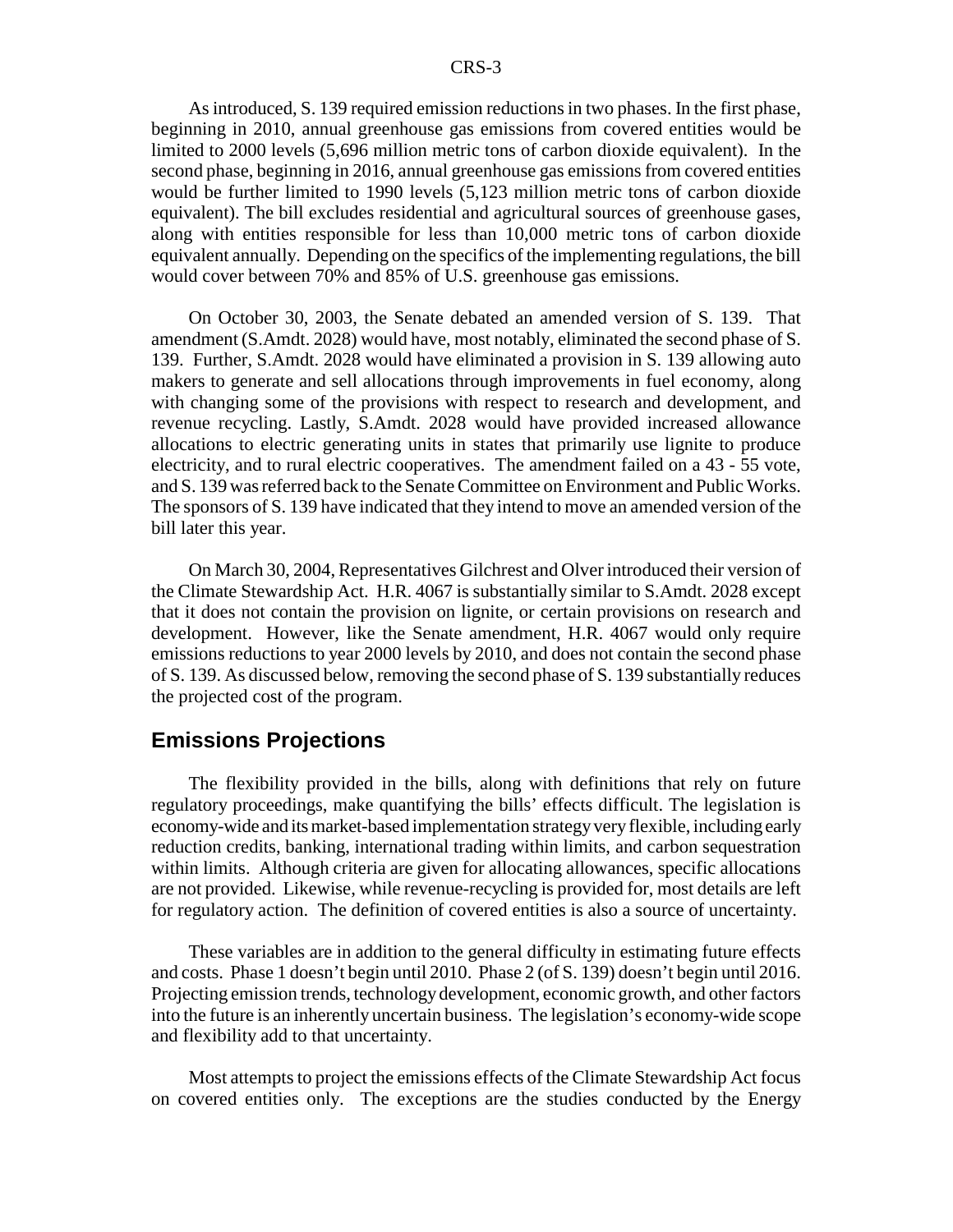Information Administration  $(EIA)^2$  EIA's estimates of reductions under S. 139 and S.Amdt. 2028 are provided in **Table 2**. It should be noted that EIA assumes a considerable amount of banking in its modeling of S. 139; therefore, the transition from phase 1 to phase 2 is less abrupt than the mandated reduction schedule would suggest.

| Year | <b>Reference Case</b> | S. 139 | <b>S.Amdt 2028</b> |  |  |
|------|-----------------------|--------|--------------------|--|--|
| 1990 | 6,131                 | 6,131  | 6,131              |  |  |
| 2000 | 7,001                 | 7,001  | 7,001              |  |  |
| 2010 | 8,177                 | 7,465  | 7,622              |  |  |
| 2016 | 8,954                 | 7,418  | n/a                |  |  |

### **Table 2. EIA Emissions Projections Under S. 139**

(millions of metric tonnes of carbon dioxide equivalents)

**Sources:**

1990 and 2000 data: U.S. submission to the United Nations Framework Convention on Climate Change. 2010 and 2016 projections: EIA, *Analysis of S. 139, the Climate Stewardship Act of 2003*, June 2003, p.

11; EIA, *Analysis of Senate Amendment 2028, the Climate Stewardship Act of 2003*, May 2004, p. 40. N/A - not available.

Mindful of the uncertainties noted above, **Table 2** suggests that S. 139 would substantially reduce greenhouse gas emissions below a "business as usual" reference case. Over the longer term, S. 139 would appear to stabilize greenhouse gases at some level above year 2000 levels.<sup>3</sup> However, it is equally clear that S. 139 would not achieve the reduction goal of stabilizing greenhouse gas emissions at 1990 levels that the United States agreed to at the 1992 United Nations Framework Convention on Climate Change. Likewise, it would not meet the even more stringent 7% reduction below 1990/1995 baseline levels mandated by the Kyoto Protocol. As indicated, without the second phase of the legislation, the reductions from H.R. 4067 and S.Amdt. 2028 would be even less.

#### **Cost Estimates**

The same uncertainties surrounding emission projections affect cost estimates. The legislation's flexibility that offers opportunities to achieve emission reductions at leastcost, also makes estimating those costs very difficult. Also, amending S. 139 to strike phase 2, as in S.Amdt. 2028 or in H.R. 4067, would have a substantial impact on costs.

Currently, six analyses of the legislation have been conducted with varying degrees of detail. They are:

<sup>2</sup> Energy Information Administration, *Analysis of S. 139, the Climate Stewardship Act of 2003*, SR/OIAF/2003-02/S (June 2003); EIA, *Analysis of Senate Amendment 2028, the Climate Stewardship Act of 2003 (*May 2004).

<sup>&</sup>lt;sup>3</sup> How long that stabilization would last depends on the depletion rate of "banked" allowances requiring additional reductions versus increased emissions from non-covered entities. All else being equal, in the long run, emissions would creep up as non-covered entities increased emissions.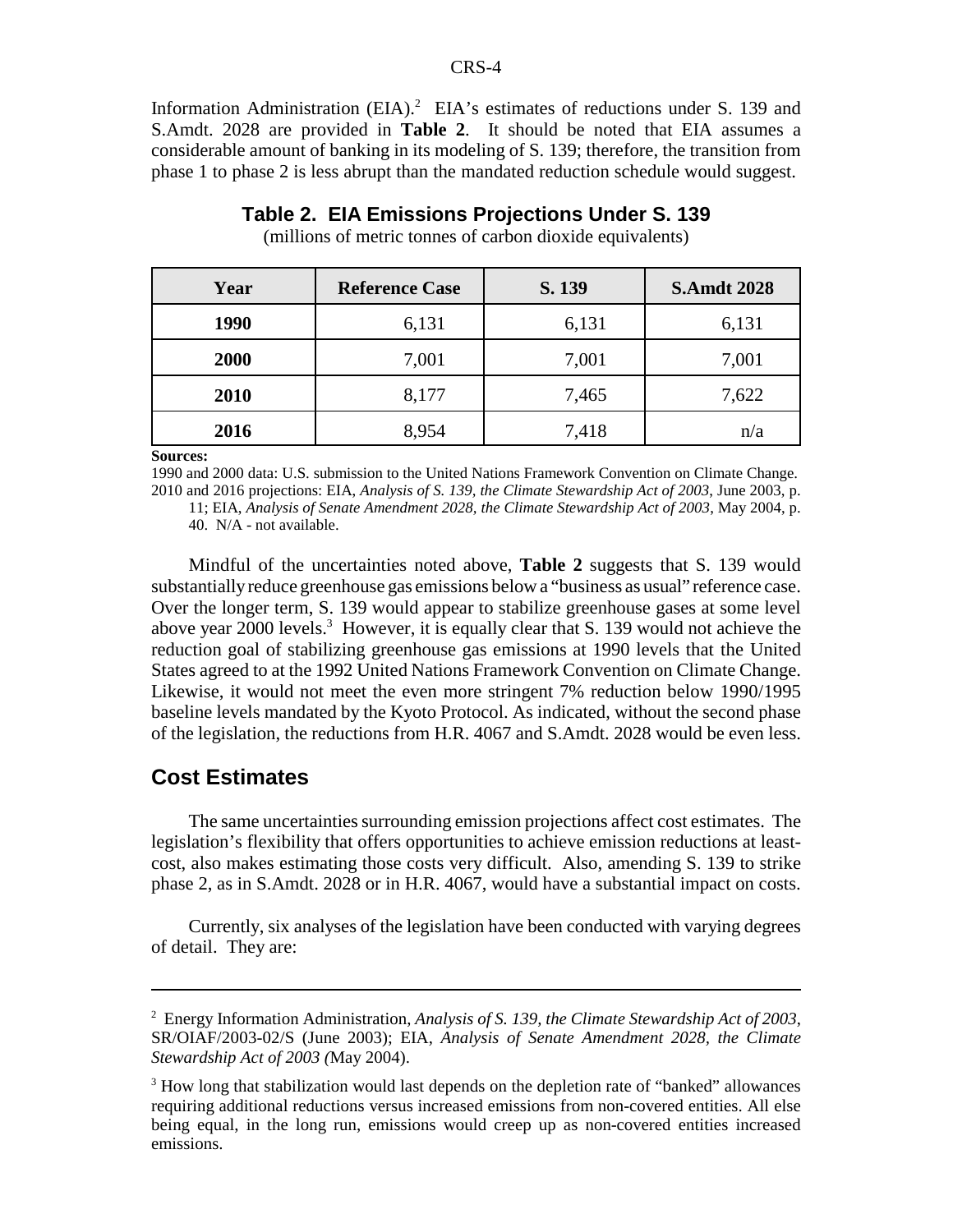- ! *2003 EIA Study*: Energy Information Administration, *Analysis of S. 139, the Climate Stewardship Act of 2003*, SR/OIAF/2003-02/S (June 2003);
- ! *2004 EIA Study*: Energy Information Administration, *Analysis of S.A. 2028, the Climate Stewardship Act of 2003*, (May 2004);
- ! *MIT Study:* Sergey Paltsev, *et. al., Emissions Trading to Reduce Greenhouse Gas Emissions in the United States: The McCain-Lieberman Proposal* [S. 139], Report No. 97 (June 2003);
- ! *2003 Tellus Institute Study:* Alison Bailie, *et. al., Analysis of the Climate Stewardship Act* [S. 139], conducted for the Natural Resources Defense Council (NRDC) (July 2003);
- ! *2004 Tellus Institute Study*: Alison Bailie and William Dougherty, *Analysis of the Climate Stewardship Act Amendment* [S.Amdt. 2028], conducted for NRDC (June 2004);
- ! *RFF Analysis:* William A Pizer and Raymond J. Kopp, *Summary and Analysis of McCain-Lieberman — "Climate Stewardship Act of 2003"* [S. 139] (January 28, 2003).

All of these studies provide a broad, macro-economic perspective on the potential impacts of S. 139. However, it should be noted that the *EIA* studies' cost estimates for S. 139 and S.Amdt. 2028 are substantially higher than those of the other studies listed above (for a critique of EIA's cost estimates, see the assessment by the Pew Center<sup>4</sup>). Indeed, in contrast to the *EIA* studies, the *Tellus Institute* studies project household savings, not costs, resulting from S. 139 and S.Amdt. 2028 in the out-years (2015, 2020).

**Table 3** provides a summary of those analyses in economic areas where two or more of the studies have provided estimates. Within the broad range of estimates provided, one result is straightforward: eliminating phase 2 of the reduction requirement would substantially reduce the cost of S. 139. Comparing complimentary *MIT Study* scenarios, the cost saving in terms of reduced allowance prices from eliminating phase 2 is over half. For the other economic indicators presented in Table 3, the reduction is even greater. This cost reduction is not dependent on the MIT model; as indicated by the complimentary *EIA* studies, a substantial cost reduction could be expected regardless of the analyses.<sup>5</sup>

<sup>4</sup> *Pew Center Assessment of EIA Analysis of the Climate Stewardship Act*, available at [http://www.pewclimate.org/policy\_center/analyses/eia\_analysis.cfm] and [http://www.pewclimate.org/policy\_center/analyses/neweia.cfm].

<sup>5</sup> The 2003 and 2004 *Tellus Institute Studies* are not comparable primarily because of substantial differences in their respective basecase assumptions (particularly with respect to scaling back important assumed complimentary policies in the 2004 analysis).